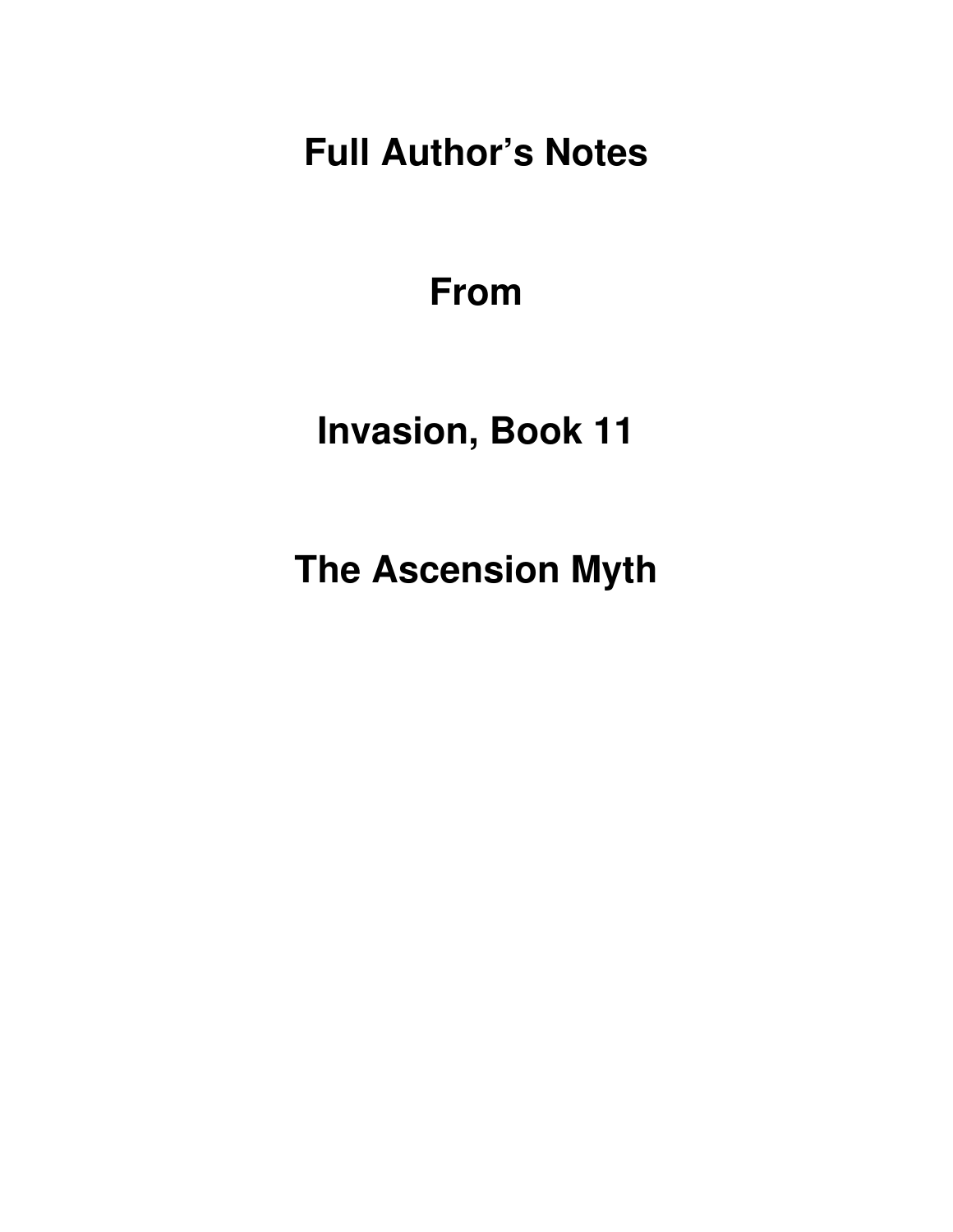# **Author Notes - Ell Leigh Clarke**

May

#### **Thank yous..**

Massive thanks must first go out to my collaborator: MA, known to most of you now as Yoda. It is because of him that this series exists... and that I'm in this world of writing for a living. I sometimes wonder what life would be like if we'd never met. These books certainly wouldn't exist… and nor would my writing career, I'm pretty sure! So thank you Yoda!

## *Steve and the JITers*

Thank you also to Steve Campbell and his team of JITers.

You guys add the confidence we need to make sure the book goes out with all the details attended to. Knowing that we're not going to get slated for bad punctuation, typos, gaps in the stories, or even downright blatant inconsistencies, is a huge help.

I'd also like to thank those of you in the Ellie slack channel who volunteered for helping with some beta reading on new series I'm working on... and for your help, sometimes at ridiculous times at night, when I can't remember the names of characters several books back. I have no idea how come you can search past books so fast... but either way, your assistance has been invaluable.

You're the best, and I'm forever grateful for your input and support. Thank you for everything you do!

## *Amazon Reviewers*

As always massive thanks goes out to our hoard of Zon reviewers. It's because of you that we get to do this full time. Without your five star reviews and thoughtful words on the Zon we simply wouldn't have enough folks reading these space-shenanigans to be able to write full time.

You are the reason these stories exist and you have no idea how frikkin' grateful I am to you.

Thank you, from the bottom of my heart.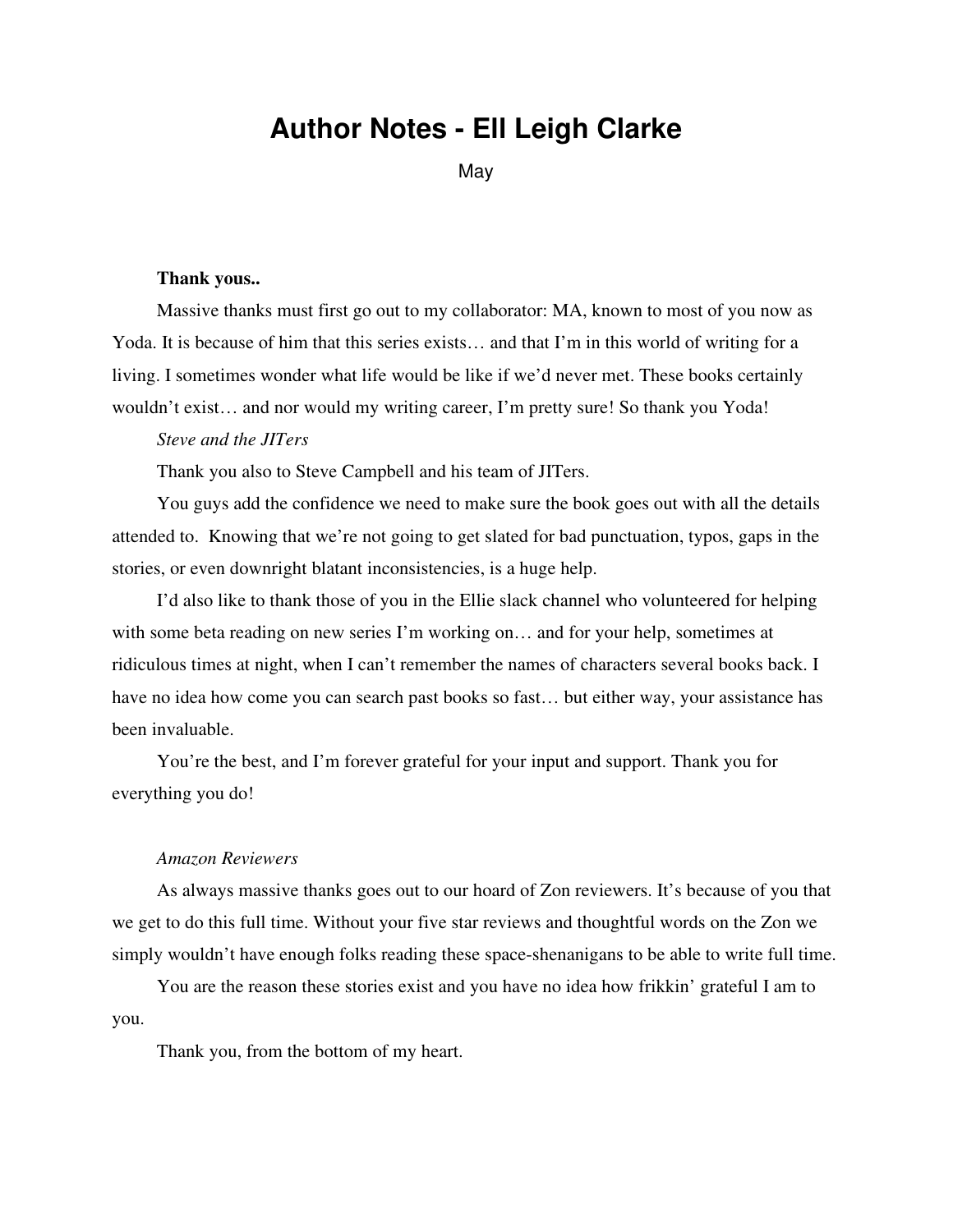## *Readers and FB page supporters*

Last, and certainly by no means least, I'd like to thank you for reading this book… and all the others. Your enthusiasm for the world, and the characters, is heart-warming. Your words of encouragement, and demands for the next episode, are the things that often stay in my mind as I flick from checking the facebook page to the scrivener file when I start each writing session.

Thank you for being here, for reading, for reviewing, and for always brightening my day with your words of support on the fb page. You rock my world, and without you, there really would be no reason to write these stories.

Thank you  $<$ 3

# **That's What She Said**

So this may come as a complete surprise to you but I've never seen an episode of The Office: the English version or the American version. So when one of my friends at poker showed up with a T-shirt that said the following I was a little confused.

"That's what," - She.

Apparently being a writer I should have understood it. Thankfully he was more than happy to explain the reference when the others weren't listening. Recently however it seems that this joke "that's what she said" seems to have been returning to at least a very small subculture of the poker game. Last week a few people said it and it started to make more sense to me now that I had some context.

Jason, the original T-shirt guy, sent me a YouTube link to all the "That's what she said" incidents in the entire show… Ever.

Here it is: https://www.youtube.com/watch?v=ClzJkv3dpY8

I laughed my ass off.

But was also very inspired by the next week I was able to participate in the joke. Never had I felt so liberated as to unleash my normal sense of humour onto the group. And they got the jokes as well, and I can tell you it went to some dark places.

Check out the link above and tell me you're not even a little bit amused. You're welcome. :-)

## **That's What She Said, Literally**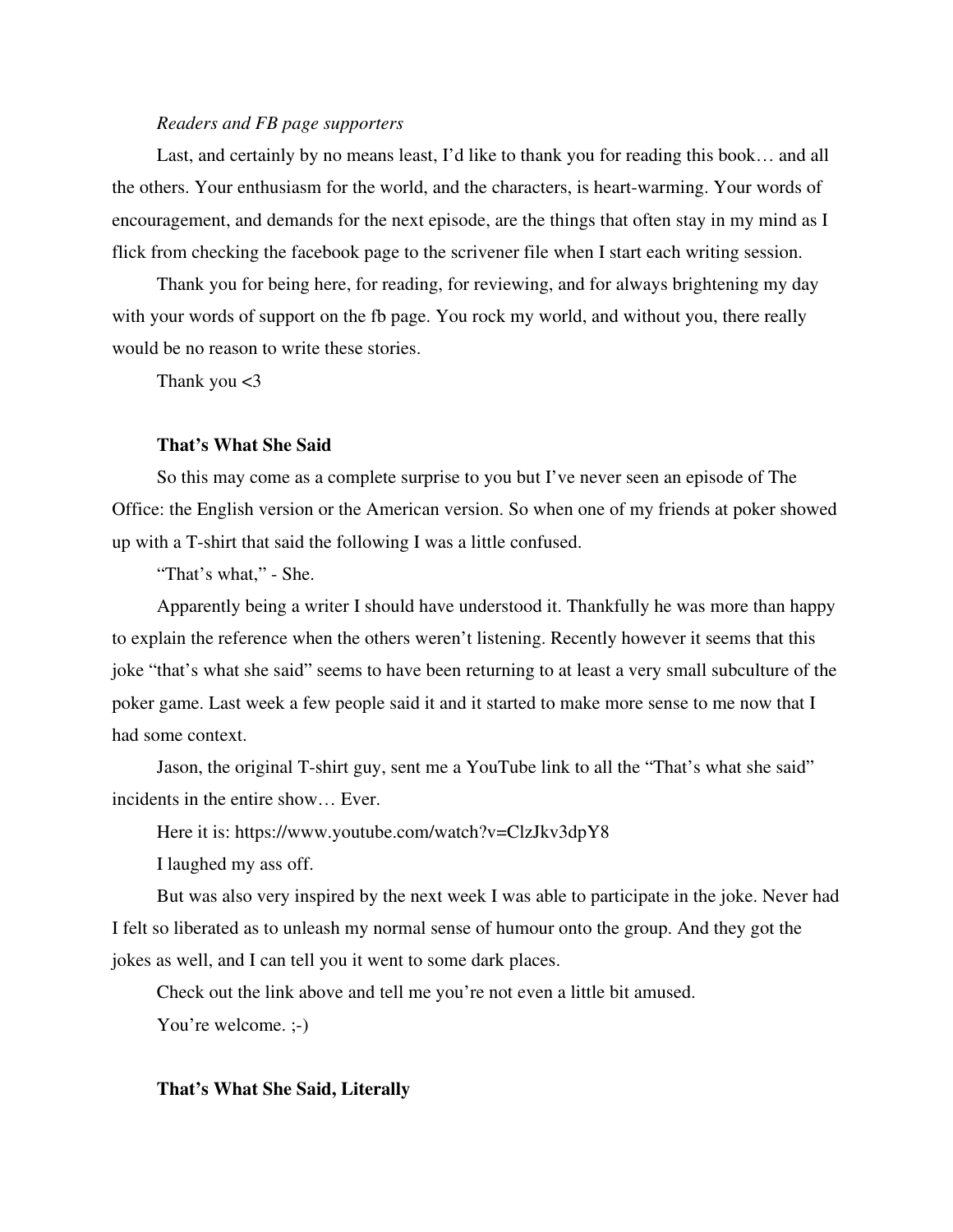We do have a giggle at poker.

If you can imagine, it starts off with about 30 people all sitting around playing the game and drinking beer. As the night goes on people get knocked out of the tournament, and a cash game gets started up while the others finish at the final table.

Last week when I got knocked out of the final table and went on to enjoy the cash game. This gave me the perfect opportunity to use my new arsenal of 'that's what she said' jokes.

But the game itself wasn't without drama. I can't remember the exact hands but one guy beat another guy in a really, really big pot. There were a lot of chips on the table! And because one of them had gone "all-in" they had to do some kind of counting to make sure it got divided up right in order to pay off the winner, or to make sure that he was covered, or something.

Anyway, after all accounting had been done the guy who had lost put his hands out and scooped the entire stack towards him.

Everyone looked on in amazement.

"Dude what you doing!?" they piped up…

Gerald looked at them bewildered. "I just won that hand, right?"

The other Jason (not the t-shirt guy): "No. No you didn't!"

Gerald's face was a picture. It was kind of a mixture between horror and amazement. He made an apology and scooped the chips towards the winning Jason. A few people sipped their beer awkwardly. Others giggled.

Gerald sat there the next hand looking like he was in another place. Eventually someone asked him if he was okay. He replied, "I've never gone from happy to so sad so quickly."

Ellie: "that was your happy face?"

The whole table erupted in laughter.

When the winning Jason posted about the episode on our private Facebook group I couldn't resist adding my little joke in.

Jason: Best line of the night, "I've never gone from happiness to sadness so quickly."- Gerald

"that was your happy face?"-Ellie.

Ellie comment: that's what she said. Literally.

(There had also been a running joke about the difference between how English people and American people say the word literally!)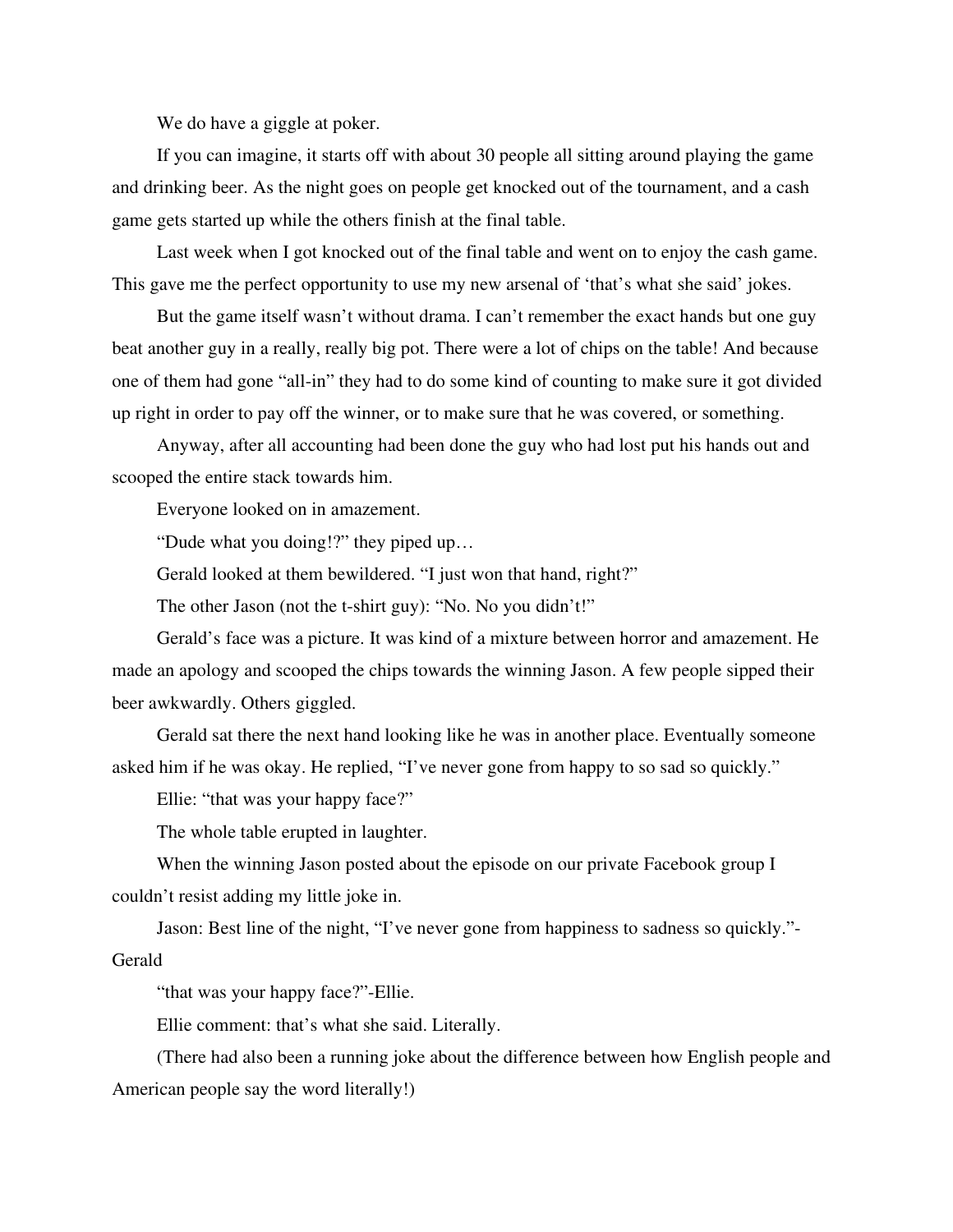## **MA and Snipers (revisited)**

The other day MA and I were talking about what we were going to put in our author notes. As usual MA was giving me shit about various things.

Since we had just recorded the author notes for Rebirth certain things must have been in his consciousness. One such idea were his thoughts around my supposed passive aggressiveness.

For those who haven't read any of our Author Notes ever before it might be useful for me to mention here that in *every other set of Author Notes(!)* he mentions the one time where he said that I was passive-aggressive and I protested that I wasn't.

He then famously went on to say: **yeah in the way that a sniper isn't aggressive.**

You may believe that my saying this now is somewhat redundant.

*<MIKE EDIT: A good comment needs to be savored…often.>*

I would agree with you.

However, when I asked him about it this most recent time he refers to it, his comment was: "It was one of my finest moments and that's why keep talking about it."

And then somewhere between me sniggering I heard him say something about William Shatner.

Ellie: what was about William Shatner?

MA: oh so William Shatner was famous for going on about how great he was until years later he realised what he did keep being and now we can laugh about it.

Ellie: oh. I see. That's really funny. (Continues to laugh hysterically)

One of the things I appreciate most about MA is his ability to laugh at himself  $(eventually)...;$ 

\* \* \*

Ellie: I don't know what to write for my author notes.

MA: well you should write about things that are relevant to the series that were closing out, and things about the new series. You probably want to give people an insight into other things that are going on in Ellie's world…

Ellie: Can't I just talk about carrying the box of 12 bottles of wine and how they made my arms ache for days afterwards?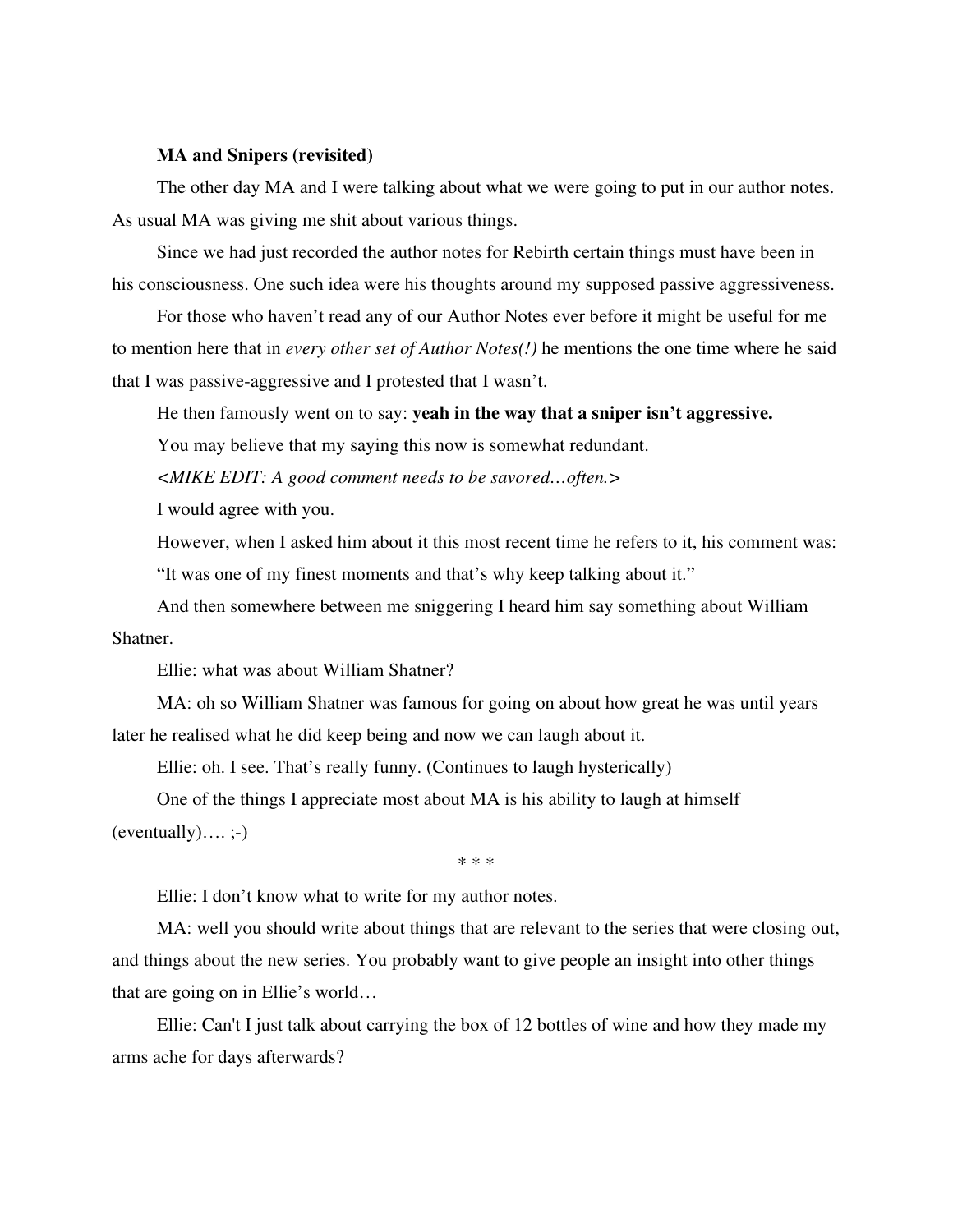#### **MA and Lip Pouts**

MA has a resistance to being manipulated. It's a thing. He's probably had horrible past experiences with women manipulating him to get what they want.

*<MIKE EDIT: Don't almost all guys have this?>*

*<<Ellie response: not to this extreme!>>*

Sometimes this can cause him to think that someone is trying to manipulate him even when the thought had never even crossed their mind.

One such incident happened the other day when we were talking about something and I was typing and making a note. Subconsciously I must've pushed my lip out as I was concentrating.

MA: (trying to talk about it without accusing me) how far does that lip come out?

Ellie: (realising that she was pouting accidentally, and this is a no-no for afore mentioned reasons, folds lip away.) Oh you know it doesn't always mean that trying to get you to do something I want to do. And actually come to think of it it doesn't always mean the same thing.

MA: (recovering from his initial reaction) So is there a correlation between how far out it is and what it means?

Ellie: (thinking out loud)… I don't know....

This is me sad. (Ellie pouts with a sad face).

This is me wanting you to do something that I want to you to do. (Ellie pouts with her intentional pout).

MA:… Like when you want to name the character Merry versus Mary.

Ellie: (brightening) yes!

MA: actually since were talking about that, I changed my mind about it.

Ellie: so the pout worked?

MA: Yes. But no. I just thought about it some more. Plus, having seen it about a hundred times now in the beats it's kind of grown on me. I think it will be okay.

Background: In the new series I wanted to call one of our characters in this new series or working on Merry. MA said that readers weren't going to like it and that we should call her Mary instead. (eyeroll)

*<MIKE EDIT: Actually, I said that reading Mary as Merry was causing my mind to have a disconnect every time I read her name and pulling me out of the story. I asked Ellie why she did*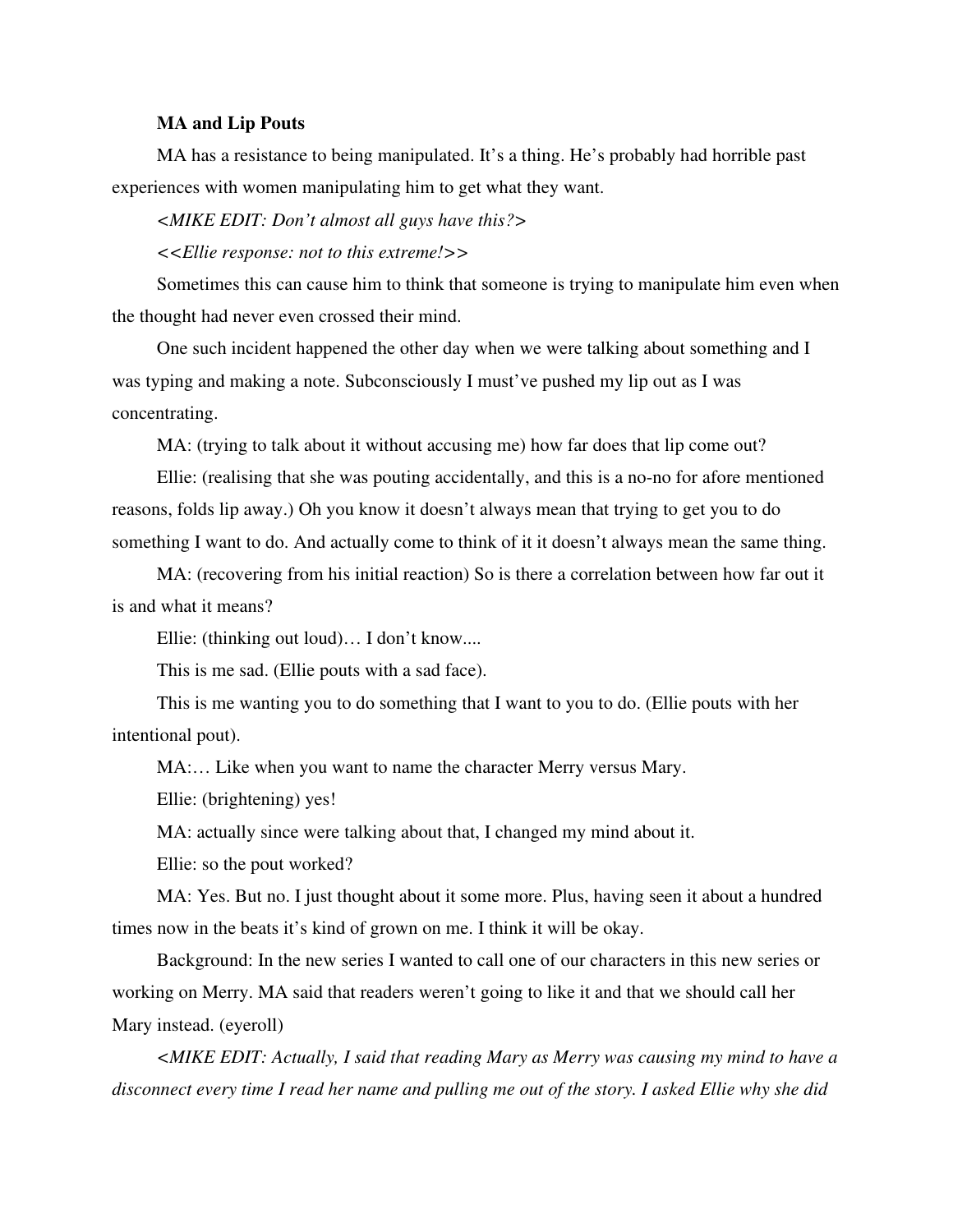*it and her answer was (effectively) "I wanted to.">*

*<<Ellie response: But it wasn't even meant to be Mary in the first place. Or ever!>>*

### **Ellie Gets A Movie Pass**

In recent weeks I've gradually started exploring the local area. There are a bunch of cool bars and cafes around and there is also a cinema within walking distance.

One of my author friends here came over to hang out, (and drink wine, lots of wine), and noticed how close I was to the local cinema. One of our mutual friends has a movie card. She suggested I look into getting one because it's so convenient and, well… Free movies.

I looked into it. Turns out for 10 bucks a month I can see an unlimited number of movieswhenever I want. Being a full-time writer now, and also needing to take lots and lots of breaks, it made sense.

I've had the card for about a month now.

It's still yet to be used.

The thought does cross my mind occasionally though. I think what happens is that I get temporary agoraphobia as soon as I contemplate venturing out of the apartment to do something like watch a movie!

You will be pleased to know however that as I write this I have two movie dates lined up for the next week. The first we had to book the tickets ahead of time for though - so I *still* won't be able to use the movie card…

Oh well, the intention is there.

### **MA and Being Too Important to Talk**

As you probably have gathered MA is super busy with important things these days. I think he feels guilty now and again for letting things slip through the cracks.

# *<MIKE EDIT: I do, that's true.>*

MA: I'm going to be knee deep in a conference tomorrow. I can try and call you. But I don't what time will be. I don't want to make promises that I can't deliver on.

Ellie: (completely not bothered, but sensing weakness) oh I see how it is now. Just too busy and important to make time for your collaborators.

*<MIKE EDIT: Note the 'sensing weakness' in her comment right there.>*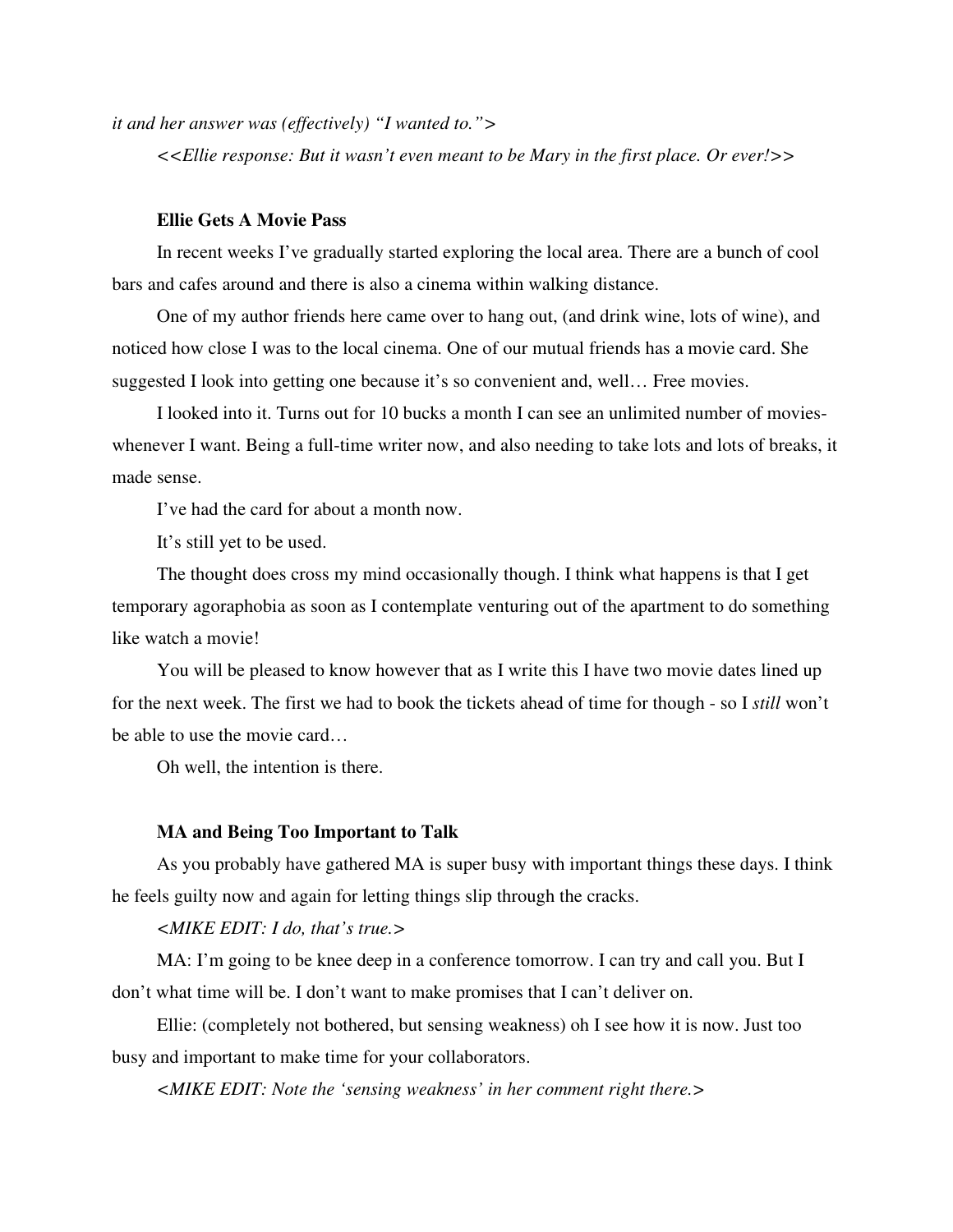MA: (protests, makes excuses, looks defensive) *Blah blah blah.*

Ellie: it's okay I'll do what I can and will throw it over to you and then we can talk when you chance.

MA: what about the day after tomorrow?

Ellie: sure no problem. Let me know. Mr. Busy-and-very-important!

MA: hey! If it were anyone else I might be bumping it until next week.

Ellie: I'm gonna put that in the author notes so that all your other collaborators can see this! Bhwahahahahhahaahahaha!

MA: (turns red and begs for mercy.)

*<MIKE EDIT: I see that did a fat lot of good. To the back of the line with you, Ms. Clarke with an 'e'.>*

#### **Ellie and Acupuncture**

The quest for perfect health continues.

Having had a relapse and being bedridden for a couple of weeks I thought it was a good idea to seek some help in Austin. After all, though I've been feeling better, I think going back to kickboxing so soon might have been a mistake.

*<MIKE EDIT: Note how often strenuous kickboxing takes Ellie down after a bout with bedridden-ness. You would think that she might realize that KICKBOXING isn't the first or second thing one should do as one gets better.>*

A friend of mine who has similar symptoms had been diagnosed with adrenal failure. I still don't really know if this is what is going on for me but adrenal failure was always in the mix of suspected labelled from the beginning of this last year. The thing is she's had this problem for a long time now, and it seems to be getting worse. She's even ended up taking cortisol tablets in order to stay awake during the day. That worries me. It seems a bit counter-intuitive to overload the adrenals even more. Plus, I'm personally not a fan of blindly trusting drugs, not because I don't like artificial stuff necessarily but more because they can have a massive effect on the system and can cause more problems than they solve.

Anyway, in the early hours of one insomnia-ridden morning I was googling locally and found an acupuncturist nearby. Feeling like I had nothing to lose and having had conversations with a friend who specialised in Chinese medicine and acupuncture I booked an appointment.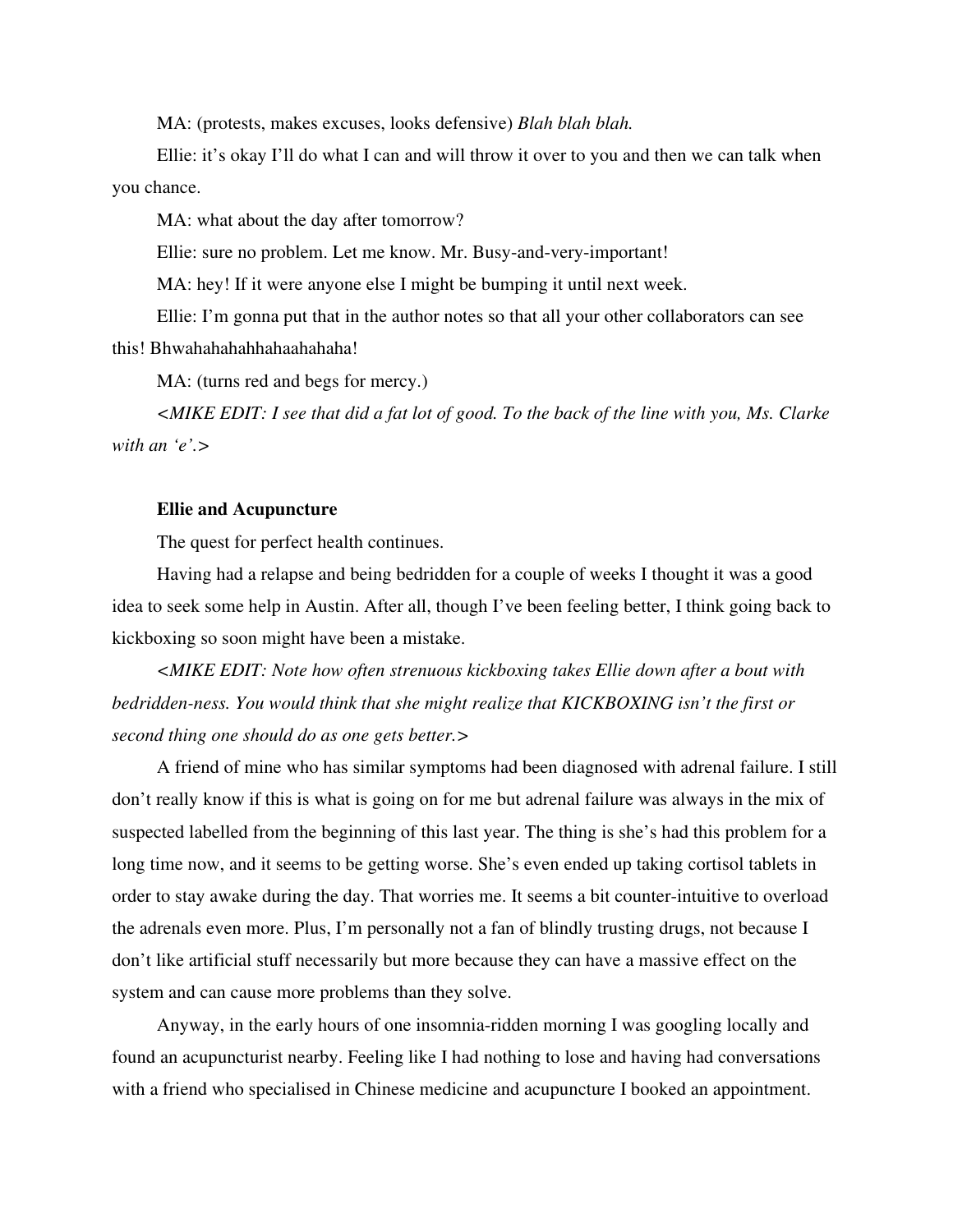When I got the appointment I mentioned in passing the possibility of adrenal failure, and the doctor said something about how the symptoms I was describing was very adrenal failure-y.

Sounds weird but having a label to put on it somehow makes it easier to combat. (It also makes it easier for other people to accept when I'm having to make excuses for not being able to go out or do things they want me to do!) He also seemed very confident that it was something he could help with so went ahead and I've had a whole bunch of sessions in the last few weeks.

So far what I've learnt about the models seem to make sense with all the seemingly disparate symptoms that have experienced over the last year… and even going back to my teenage years as well. Also, because the main problems have been only in the recent months it sounds like it can be quicker and easier to treat.

I'm optimistic.

In fact, I think that I'm having more natural energy over slightly longer periods already. (Goodness knows I need more energy and focus especially to keep churning out the stories and word count in the way the lawn fairies demand!)

# *<MIKE EDIT: For the record, YOU are the lawnfaires ;-).>*

Anyway, the other thing that I realised in my massive amount of downtime is that I've horrendously underestimated the effect that emotions, and emotional events, can have on one's physical body. I always assumed that I was resilient enough to deal with whatever emotional stressors came my way. And when things get bad, then with the right attitude and focus, as human beings we can just… well, bounce back.

But I think it has been for this reason that I haven't protected myself emotionally in the past. I've been way too cavalier in diving in headfirst with situations and people that I should have been more cautious about.

Now that I understand this there are definitely things that I would have done differently in the last year or two. But now I know better. I guess we just live and learn: when the cost to ourselves is just way too high, we (I) just need to walk away much sooner.

I think having been through this though, and having had to pay the price physically, it's given me an embodied sense of where not to put my energy. My focus going forward is very much on self-care and getting myself healthy again. And I think I'll spot anything and anyone that will take away from that a mile off. I hope!

The mental exercise that I found helpful is thinking of my energy like a bank account. Or a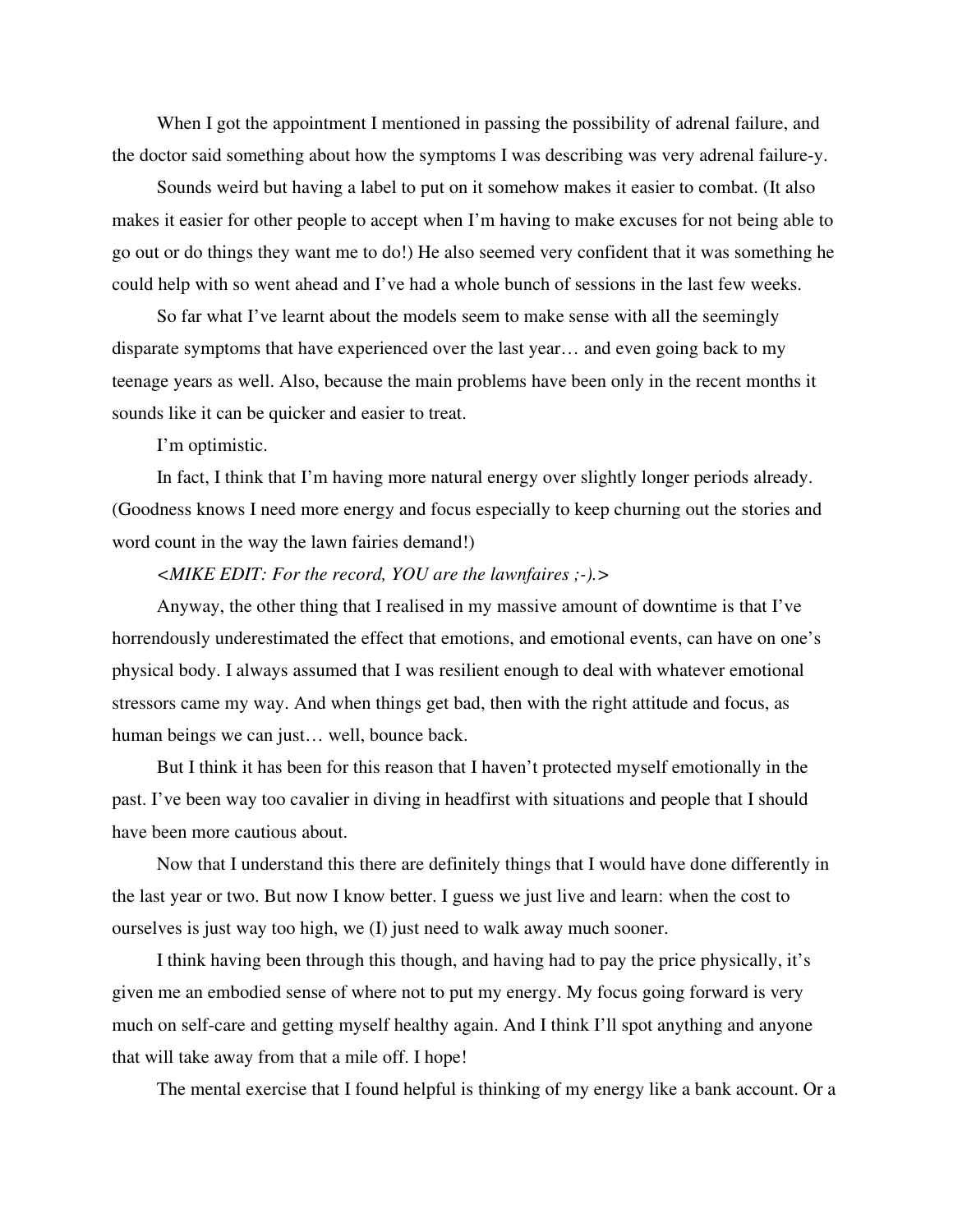poker bankroll. If I invest in something there has to be a reason for it, and I need to be very clear on those reasons. If something is leaving me depleted I have to walk away from it. New rules.

Poker has been an interesting case to consider.

Not only does it take a huge amount of mental energy, but it also has me drinking actual coffee just before I go out for a game. I'll often play way into the night and not sleep until the early hours of the morning.

On the surface it's bad for me.

But the energy that I get back from being among friends, and doing something productive, and meeting new people, and having a good time joking around – seems to completely outweighs the cost to my energy. I wake up the next day revitalized and motivated.

Contemplating doing things or not doing things for reasons related to my own well-being is a massive shift for me. Nowhere in this new equation is there a consideration for what others expect of me or what I need to do in order to keep them happy or whatever. It feels very strange, but ultimately I think it's something that's going to prevent me from being an emotional doormat in the future. Time will tell!

## **Does Your Butt Hurt?**

I was about to sign off the call with MA the other day when suddenly I remembered something I meant to ask him.

Ellie: you know when you set and work in bed, or just sit and work too long?

MA: yes

Ellie: do you end up with a sore butt? You know right at the base of the spine?

MA: yes

Ellie: okay well I guess that's what's doing it then. I've never had a sore back like this before.

(Not that I was expecting MA to have had this problem, but he is the only other person that I know who doesn't do exercise and has to sit at a computer for long hours at home.)

*<MIKE EDIT: I had all sorts (ok two) snarky responses to this before I realized "yeah, I deserve that.".>*

*<<Ellie response: Bring it on, Batman!>>*

MA: you might want to start stretching. I find getting a massage helps too.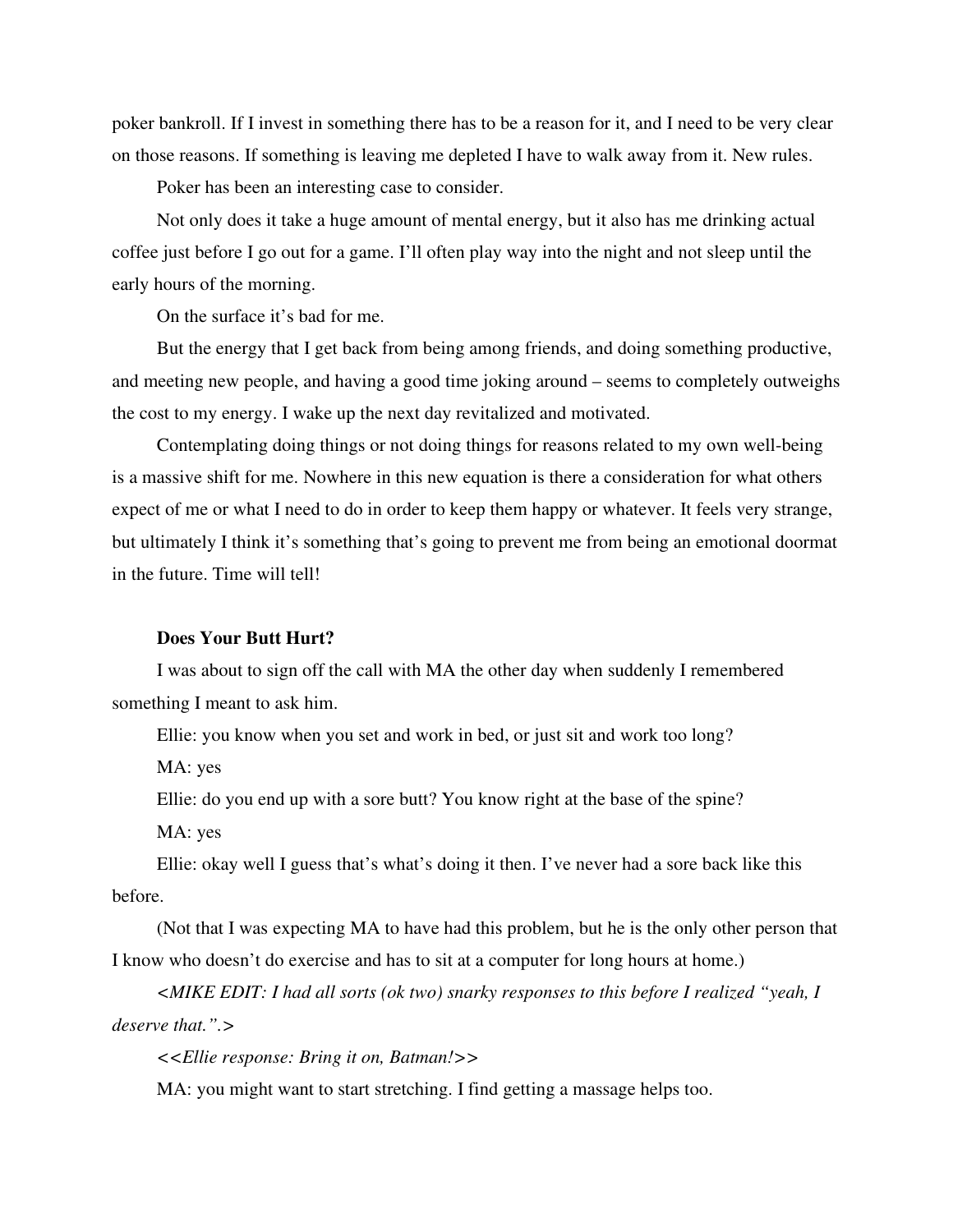Ellie: I think I just need to not be in bed all the time. This is changing with the acupuncture.

[Aside: the idea of a massage sounds great, but I'm just so delicate at the moment. I can't imagine a massage therapist being able to touch me gently enough not to hurt. In the good and the fascinating news though this is perfectly explained through lack of yin or something in the Chinese model that I mentioned already. I'm hoping/expecting this problem to be short lived! I'll look forward to being able to have a massage in the not too distant future!

*<MIKE EDIT: This is when (I think) I had to ask all about her acupuncture and bloody needles.>*

# **The End Of An Era**

When we first started writing this series MA in his infinite wisdom suggested that we write it in sets of four books. The reason for this being that if we wanted to stop at any point - for whatever reason, sales related or otherwise - we can always close out arc at the next set of four.

As you can tell at Molly 11 we are now reaching the end of a book of four: Molly 12. Molly 12 will mark the end of this series. It remains to be seen whether we start up another series with Molly and her crew picking up where Molly 12 finished.

Personally, I love Molly and would love to continue writing for her. However, with the longer series it's difficult to maintain the sales volumes that we see at the beginning of a series through so many books. This is just the reality of writing in the environment that we do. The solution those are serious and start another one.

We'll see :-)

MA suggested I say a few words about writing a 12 book series.

I'm not really sure what to say that would be interesting to you. When we started this MA had some serious reservations about casting a protagonist who was going to be so flawed. As you seen through this journey of author notes it was a fascinating revelation for the both of us to see how much you warm to her despite her insecurities and issues and cheered her on to overcome them.

Writing a series has been challenging and probably not for the reasons one would expect. As you know there have been issues of burnout and health challenges on my part. None of this was because Molly hasn't been fun to write for. And none of it was because we lacked ideas for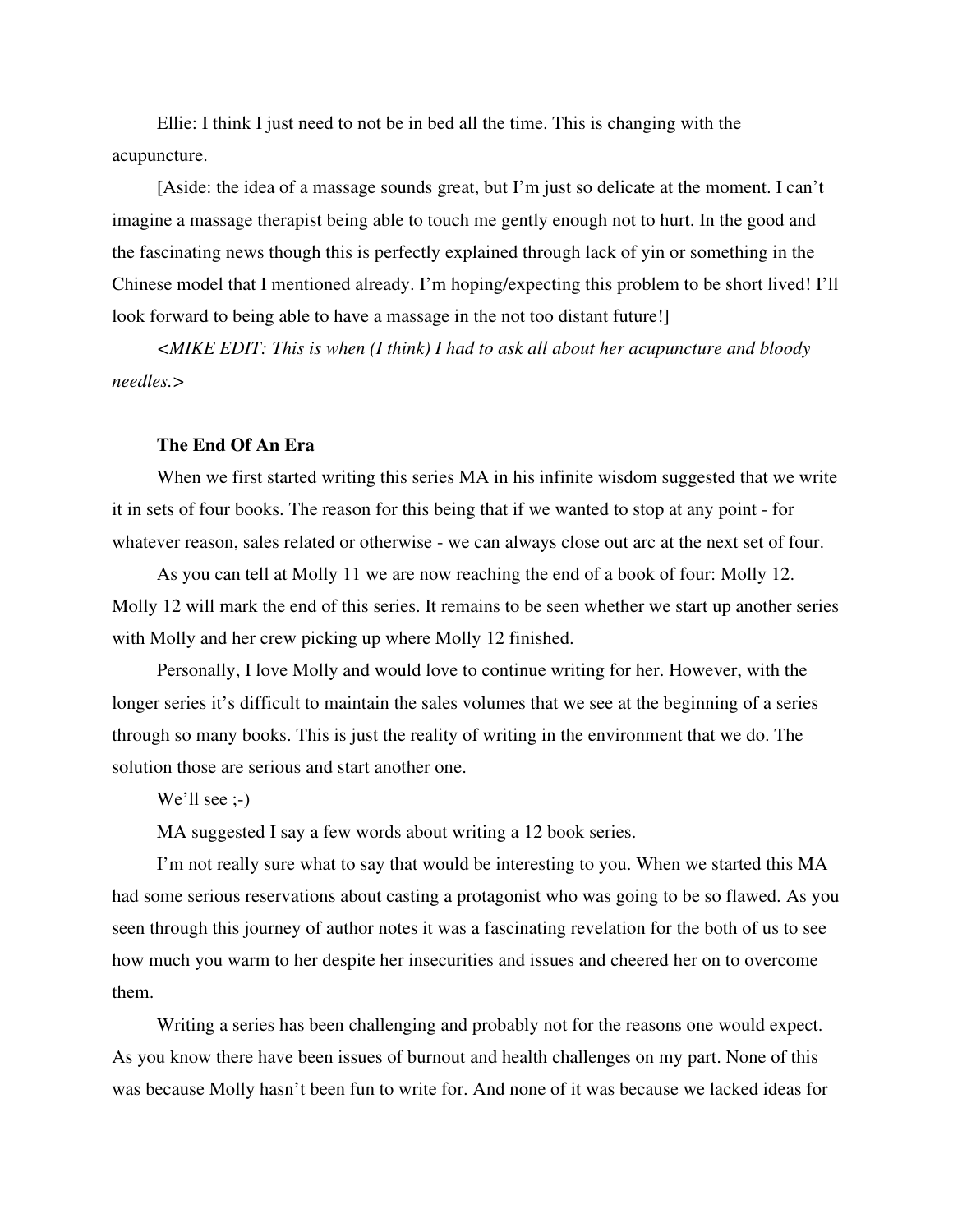interesting places to take her stories. It was more just a case of trying to get the words down on paper. I don't know if you can tell, but I'm actually dictating this to the computer - something that MA has been using to write beats for a little while now. He suggested I give it a try the other day. Figuring I had nothing to lose I installed earlier and here we go!

I've yet to see whether this is can be faster and it's taking a different type of focus but I'm hopeful that this may actually help me there be able to tell more stories, faster, and with less burnout.

I'll let you know.

Anyway as I'm writing this now - well speaking it - we've already started work on Molly 12.

(Shit I just realised that we still haven't got a title or a cover for this book, Molly 11… Facepalm).

*<MIKE EDIT: We have officially made the cover for #12 specifications and gave them to Jeff Brown, the cover artist. We finally get our shit together right when we are finished with a TWELVE BOOK SERIES .>*

>> Oh my god did you see how the dictation thing wrote realised in English. Yay! <<

Molly 12 is going to encapsulate the grand finale that MA and I envisaged when we first started working together year ago. In fact I remember the moment when we conceived of it when we were hanging out in a hotel lounge one evening during a conference here in Austin.

Having been through 200 photos to choose the shot for the front cover of book 1, MA said we should probably think about where we want the rest of the series to go. What followed was what I coined his Joss Weedon moment. It was like an upsurge of creativity. I hope you like the end product.

#### **Interstellar Spy For Hire**

You may have heard MA talking about our newest collaboration. Since the Molly series is fast coming to an end and while we may continue with the characters and story in the future, it will technically be a new series, starting again at book 1.

In the meantime, we have lots of new ideas and new worlds we would like to build for your story-reading pleasure. One such world is another sci-fi story with another badass as the protagonist. But this time we will be leaning more on the comedy and layering twists upon twists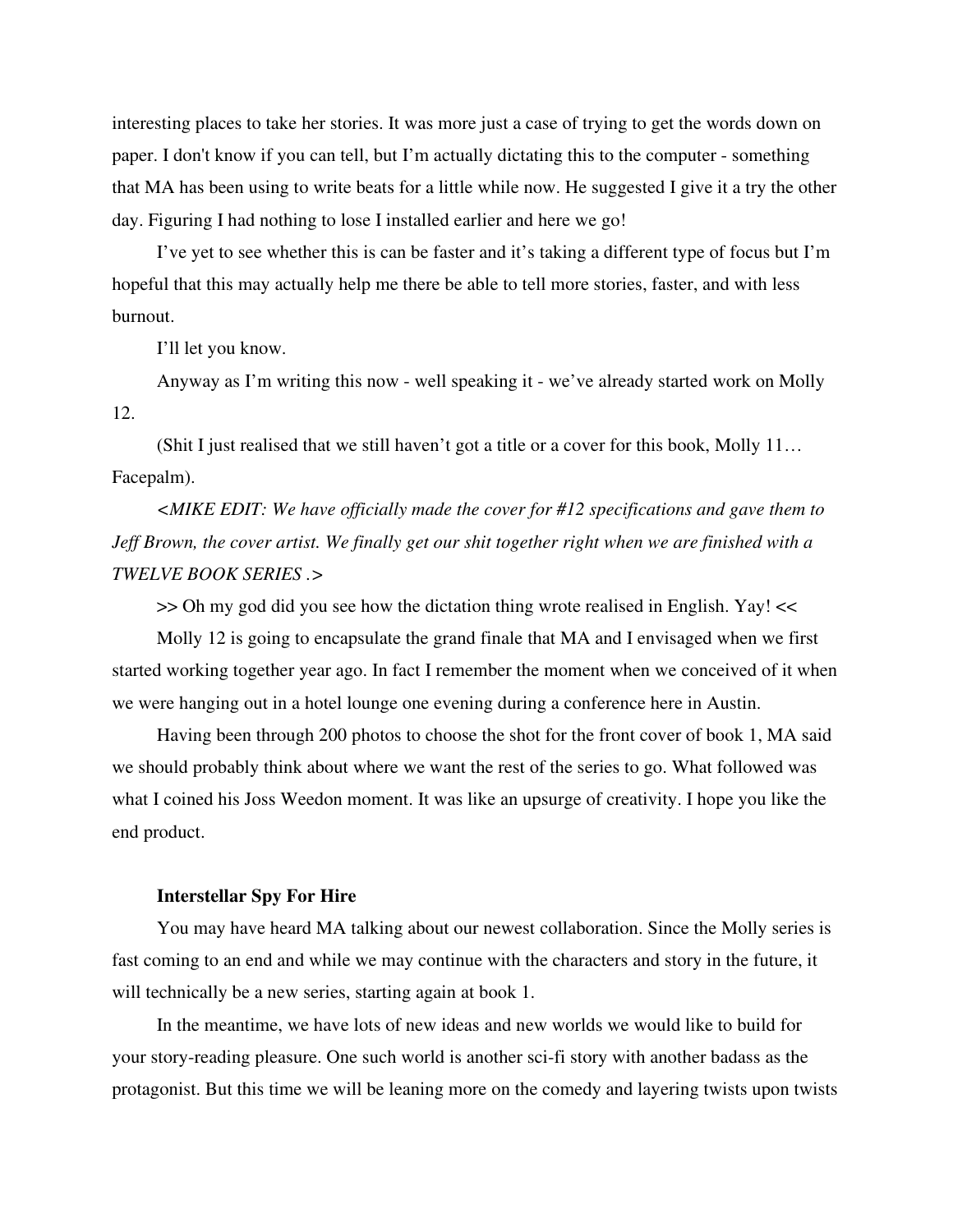and turns upon turns.

MA asked that I don't say too much about it. I think we need to maintain some air of mystery around it as we pull the pieces together. Besides, often the specifics of the story change on a whim so what it looks like today may be entirely different by the time it hits your kindle.

It is also important to note at this point that we still have work to do on finishing the Giles series. Not to mention the Tabitha collaboration that is still in the pipeline and waiting for fingers to reach the keyboard. (I believe photography is at least booked if not shot. I know Nicky has pictures done… So I think we just waiting for Tabitha images.)

# *<MIKE EDIT: Photography is done.>*

We've already started plotting out the new spy for hire series. The bits that I'm enjoying most about it are being able to make jokes that are a little bit lewd and more sexual in nature and not worry about what Molly will think!

I'm also enjoying the fact that we have a dope smoking physics professor who joins our crew.

## *<MIKE EDIT: In this case, dope means 'pot' not 'fresh, cool or neat'.>*

I'd love to say more at this point but I suspect I've already said too much. If I have some of this won't even reach your eyes.

Needless to say if you want to find out more keep an eye out for future announcements on the Facebook pages and of course you can follow us on Amazon as this is where the books will next appear.

You can, of course, also join the mailing list and receive updates from Oz.

I am pleased to report that Oz valiantly survived the new GDRP regulations and will continue to reach your inbox if you so choose. He'll be covering any and all future series whether that be Molly's communiqués or those of our new characters and series.

To receive updates from Oz please visit: www.EllLeighClarke.com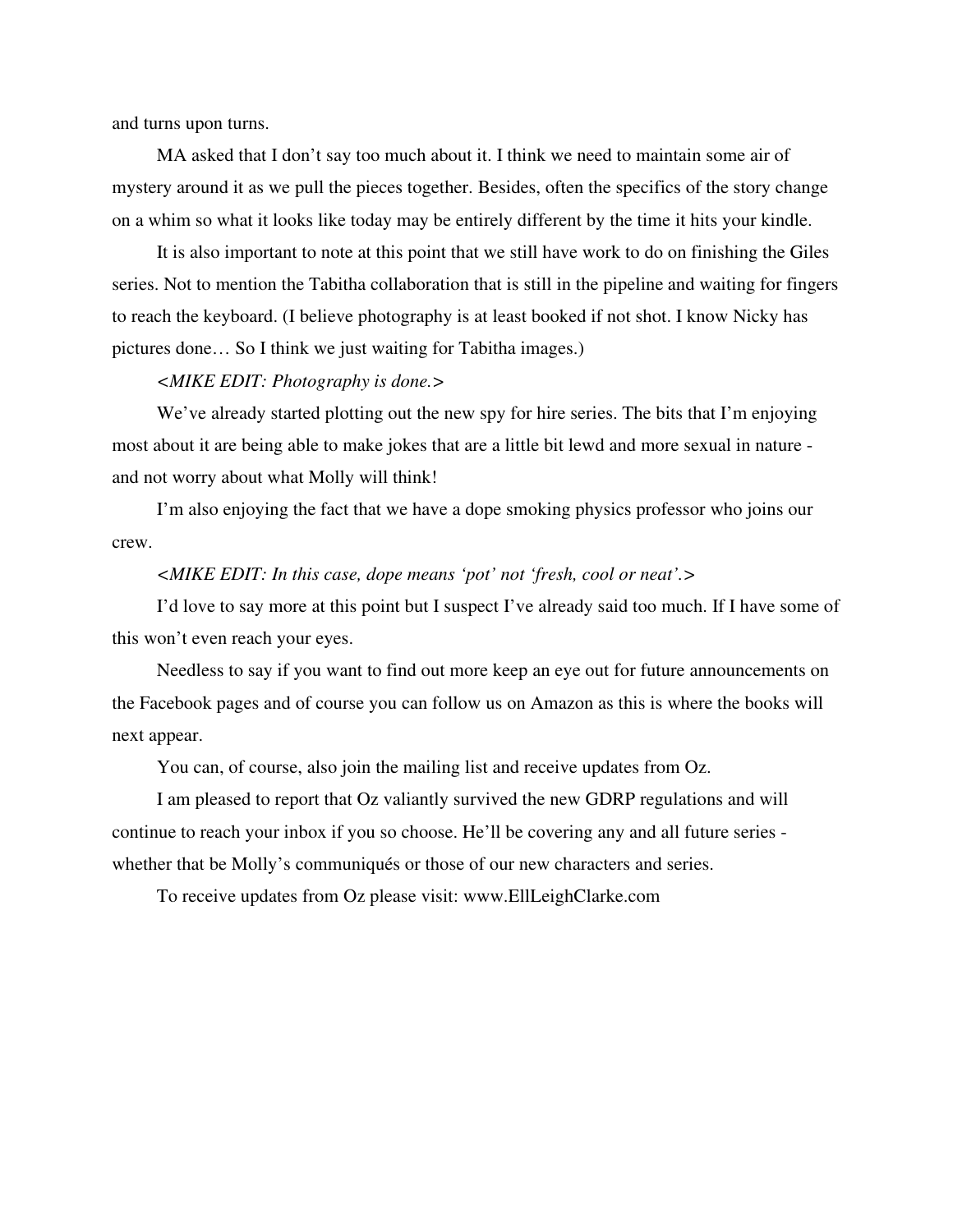# **Author Notes - Michael Anderle**

Written May 30, 2018

First, THANK YOU for not only reading this story, but reading to the back of this book and our author notes, as well!

So, I just edited Ellie's author notes, adding my own comments and for a lot of it, I had none. Usually, there are plenty and it is a bit worrisome.

Why you ask? Because it means I'm about to get run over.

# **Poker and Americanisms**

So, Ellie is ripping up everyone's expectations of how fast (or slow) a person will take to learn poker. She is learning it so fast, it is causing the guys to (probably) make mistakes.

# *#ICalledThis-JustSaying*

Unfortunately, it has had an undesirable secondary effect.

Ellie is starting to catch on to all of my Americanisms in our conversations and she isn't nearly as easy to kid anymore.

## *This is a bad thing.*

Ever since she read the lobster whitepaper (which is what I credit for the start of her 180 degree turnaround) she has caught up to understanding the stupidity of humanity (and less important in the big scheme of things but perhaps more important for me) she has started to figure out *guys in general*.

This makes it a very uneven battle when we engage in a battle of wits.

Or, in some cases, wit.

Either way, I think that my ability to confuse her just went the way of the dinosaurs…

#SoScrewed.

<<Ellie – hahahaha. I had *no idea* this was on your mind. I'm so glad we get to do author notes! Also – I hadn't noticed any change in the battle of the wit...  $\div$  >>

# **Book 12**

As Ellie was mentioning, we worked on this series and the general concept at the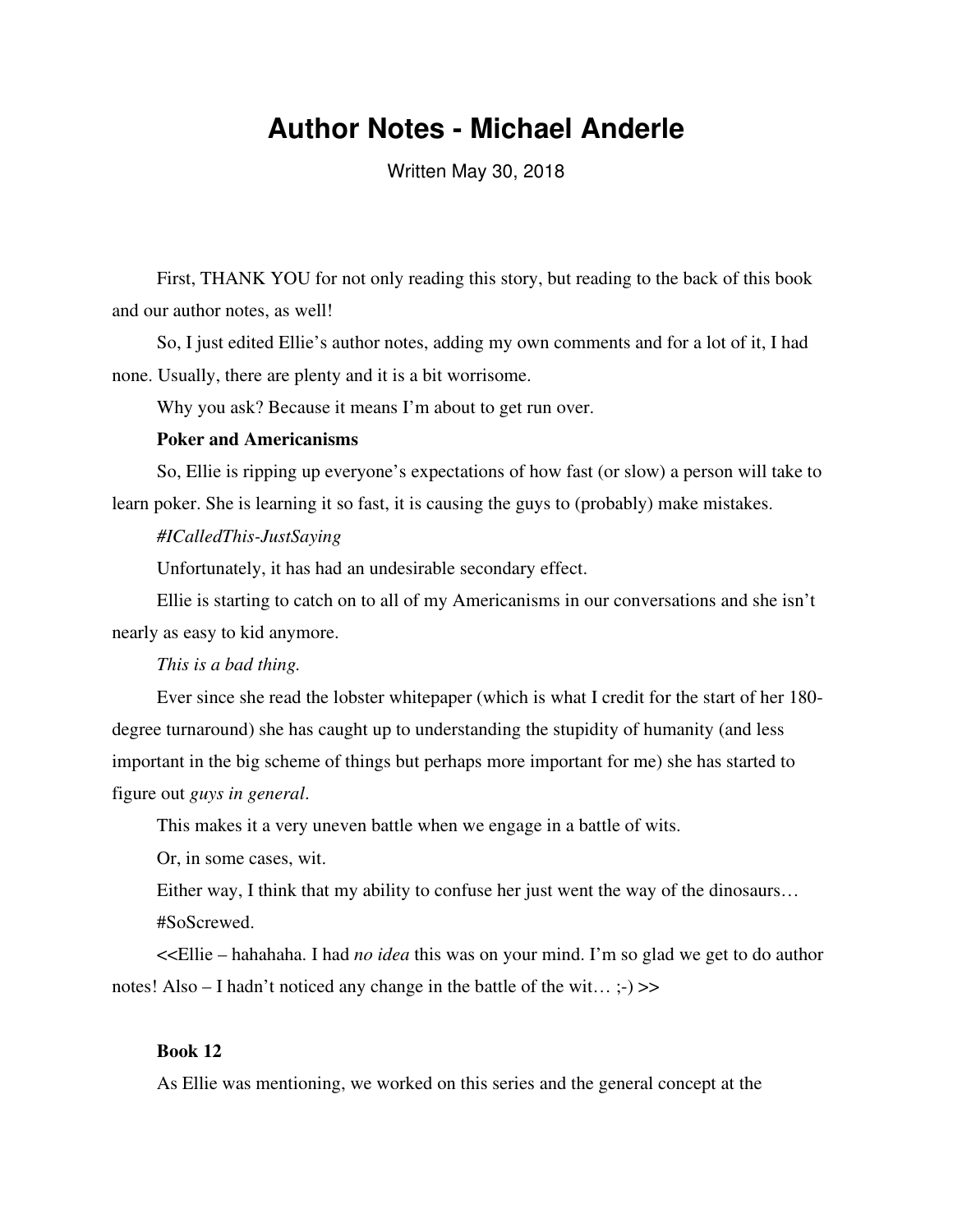SmarterArtists in Austin in 2017.

The general premise of The Ascension Myth was a play from the Kurtherian side, sure. However, more important was the play with Ellie's knowledge and understanding of how to deal with life and how to deal with the @#!%!% life throws at you.

Believing that there is something 'higher' than what humanity is feels almost genetically built in to humans, at times.

Otherwise, why do we question?

So, we knew where we were going with this twelve book series, we merely didn't know how to get there.

It reminds me of a joke I was told decades ago that if you were doing algebra and you knew both the question and the answer you would start with the first part of the equation and try to figure it out, then start with the answer and go backwards… where the two met, you would lick your thumb and smear the graphite.

*(Get it? Anyone get it? Did I just fuck up the joke?)*

*<<Ellie edit: huh? I don't get it. You'll have to explain it to me…>>*

We knew where we were starting with Molly, and we knew where we would end with Molly…we just didn't know the middle.

*<<Ellie edit: oh, smearing the graphite would just be a blur in the middle that the teacher didn't need to read? Or do you still need to explain it to me?>>*

I sure hope you have enjoyed this story, and I encourage you to stay with us for the *DRAMATIC* conclusion in Book 12 of The Ascension Myth!

(See Ellie, I pronounced *Ascension* correctly!)

*<<Ellie edit: I don't think the problem was in text… You have spell checker in word!...* 

*Ouch. Was that too harsh? ;-P >>*

# **Austin**

So, Ellie has moved to Austin, Tx and it fits her personality MUCH better than LA did. I'd like to say that is part of the equation for the name of our new protagonist in our next series,

## **Interplanetary Spy for Hire.**

(We keep arguing over the series name. I started with Interstellar, then Ellie went with Interplanetary, so I acquiesced and agreed to Interplanetary and she is now saying it's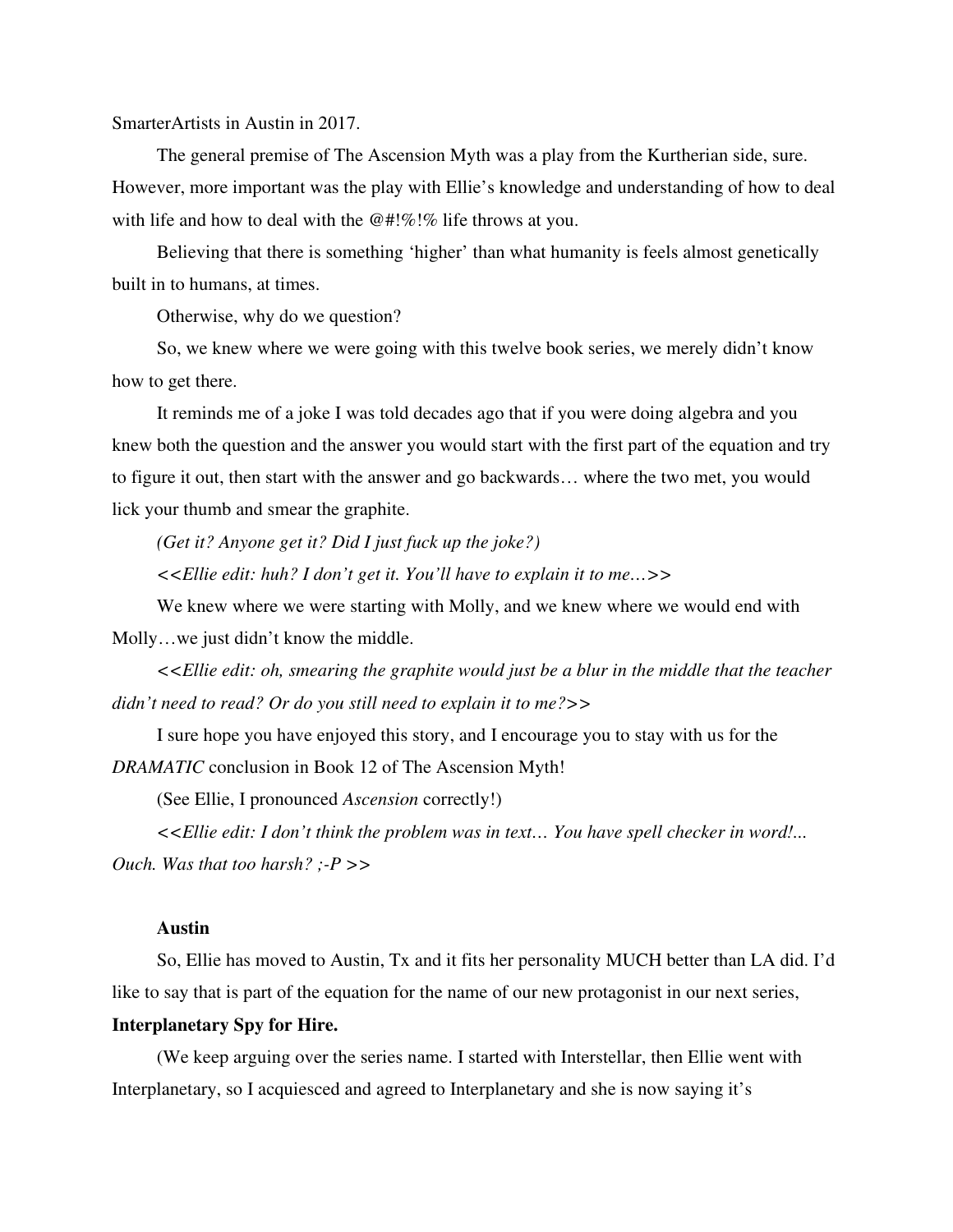Interstellar… You can't keep some collaborators happy no matter how often you agree to their requests…<SIGH> - hehehehe.)

*<<Ellie edit: yeah I just kept forgetting what we agreed on… It's not deliberate!>>*

At some point, Austin, Tx. is going to claim Ell Leigh Clarke as their own bad-ass Sci-Fi writer no matter her accent.

*England will just be shit-out-of-luck.* 

;-)

## **Sex and the Protagonist**

Ellie and I were discussing the protagonist for ISH and I was placing beats into the story that were a little sexier than what we were doing in Molly's story.

*Ellie was confused.*

E: "Didn't you say we shouldn't be so forward with the sexiness in Molly's series?"

M: "Yes I did. However, this is another series – Think James Bond in Space…as a female… and then think about the sex factor…

There was a pause… (As I was trying to remember if she ever commented on those movies. So, I now have to ask a question I've never had to ask other collaborators…)

M: "Wait, did you ever watch James Bond?"

<<Ellie edit: did you just make that up? I don't remember any of this…!>>

#### **Other Movies**

Every once in a while, I have to ask Ellie if she has seen a particular movie, as the 'vision' of what I'm trying to do is exemplified in those movies.

Recently, I asked if she had seen "The Fifth Element" – *She had not.*

I think I also asked if she had seen Blade Runner (another no I believe…I'm sure she will correct me in the author edit pass she is about to do if I'm wrong.)

<<Ellie edit: both statements are correct. I don't watch anything that might be a thriller. And I don't do post-apocalyptic, or scary future. They upset me. (for context: this is the girl who cried for a week when Doctor Who lost Rose. It took me several months to get over it.)>>

And while I'm at it, have you seen the latest version of Judge Dredd, Ellie? If not, you probably will want to. Plus, you will get to enjoy watching Karl Urban ;-)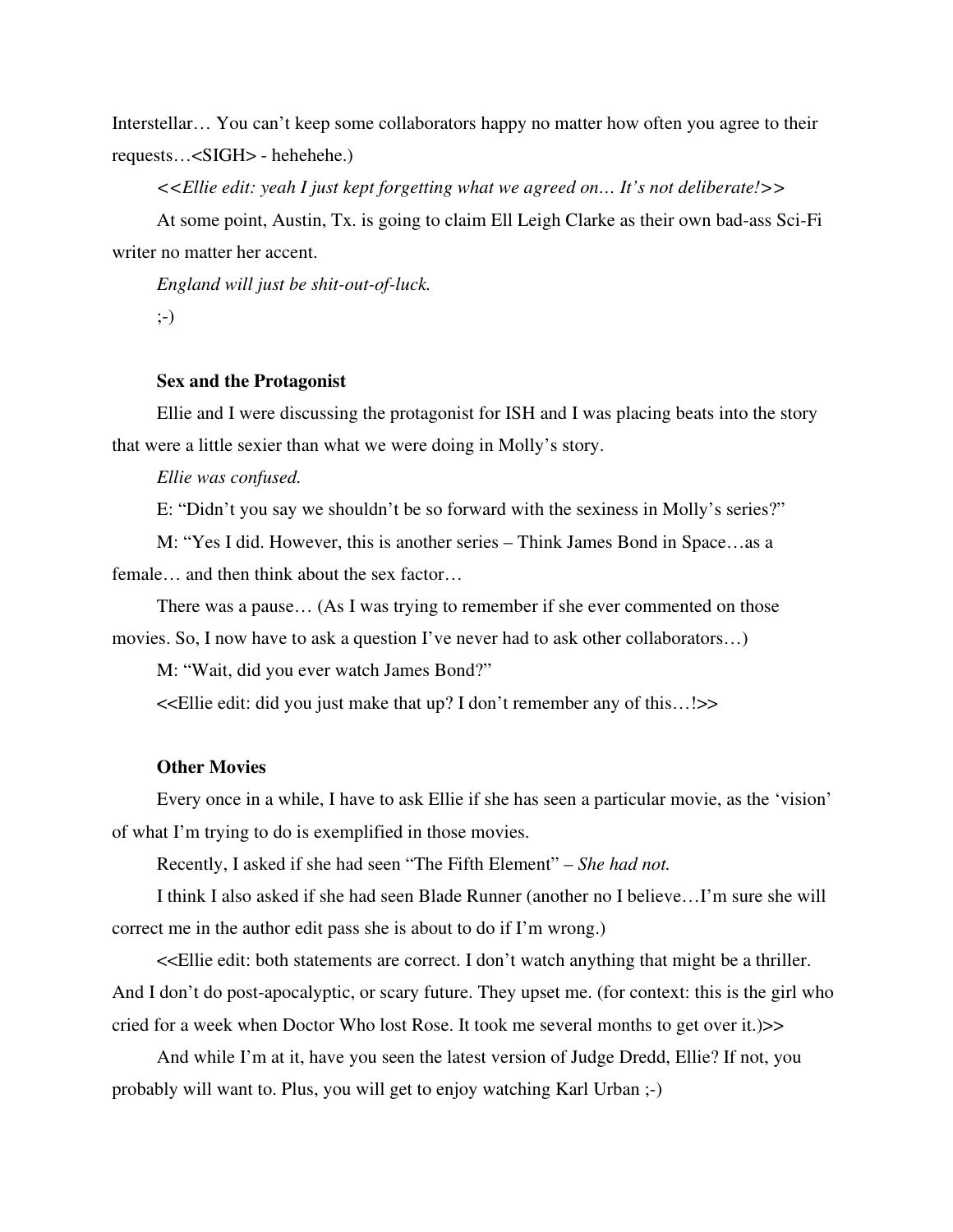<<Ellie edit: huh? And huh?>>

## **Oh SHIT Moments…**

It seems I forget every damned time when I write Author Notes, that eventually Ellie and I are going to be recording these notes together for the Audio Books. So, in about a bazillion weeks (or less) I will have to say whatever I wrote out loud…Providing Ellie another chance to hash it back out with me after she has been provided WEEKS to ponder it.

<<Ellie edit: yes, because I spend a portion of my cognitive capacity on important things like pondering how to get you back in between writing and recording them…>>

And this is after her chance to edit my author notes which SHE started (editing the author notes)… *Well, that might be a stretch,* but anyway…

Us hashing it out happened most recently on our latest audio book (read Ellie's notes, she goes into it with the passive-aggressive comments) and I think to myself (when recording) "Why do I give her so much ammo?"

It's like giving …

Well, this sucks. I can't think of a proper metaphor here. Ellie is too different from most women to use the typical female stuff,

<<Ellie edit: Awwww…>>

and it would be improper to associate her with a guy…

<<Ellie edit: narrows eyes suspiciously…>>

Well, damn. This went no-where.

# **Awesome sauce!**

I want to take a quick moment and let you, our fans and supporters, know that working with Ellie is just as fun as it looks to be. She is humorous, smart and freakishly fast understanding shit.

She truly is the next generation Albert Einstein and I'm happy to be her collaborator!

(Now, while this is absolutely true, I know how she will react on the audio when we say this – she will go 'Awwwww' and I'm giggling already.)

<<Ellie edit: Awwww… Crap, am I that predictable??!>>

We love you, folks! Stay tuned this coming month for the resounding *FINISH* to The